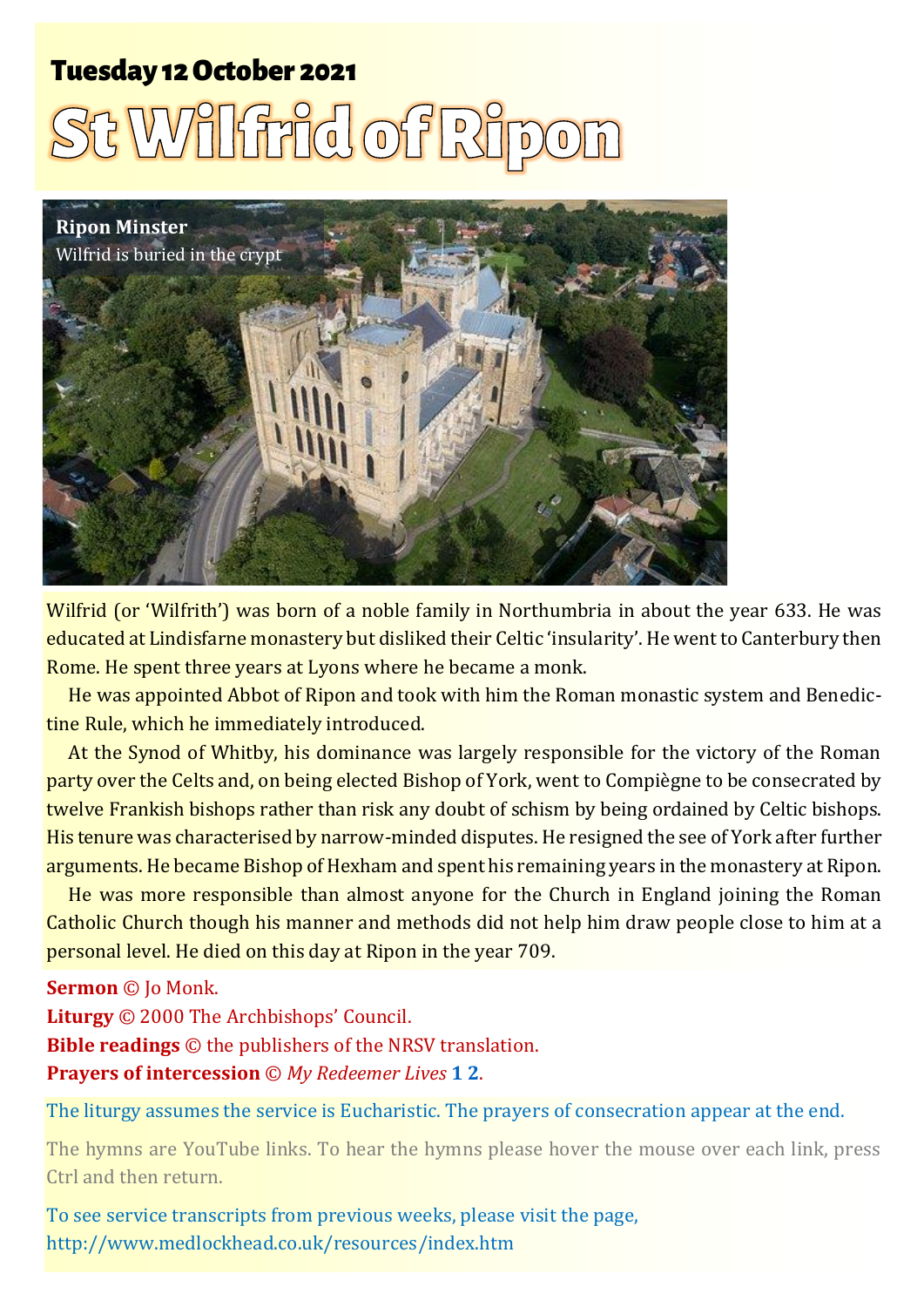#### **Introduction and welcome**

HYMN 1 **[God forgave my sin](https://www.youtube.com/watch?v=QJ3eklr3fc0)** (please click on this link to hear the hymn)

## **The Welcome**

In the name of the Father, and of the Son, and of the Holy Spirit

All **Amen.**

The Lord be with you

All **And also with you.**

## **The Preparation**

All **Almighty God,**

**to whom all hearts are open, all desires known, and from whom no secrets are hidden: cleanse the thoughts of our hearts by the inspiration of your Holy Spirit, that we may perfectly love you, and worthily magnify your holy name; through Christ our Lord. Amen.**

Our Lord Jesus Christ said:

The first commandment is this: 'Hear, O Israel, the Lord our God is the only Lord. You shall love the Lord your God with all your heart, with all your soul, with all your mind, and with all your strength.'

And the second is this: 'Love your neighbour as yourself.' There is no other commandment greater than these. On these two commandments hang all the law and the prophets.

#### All **Amen. Lord, have mercy.**

Christ calls us to share the heavenly banquet of his love with all the saints in earth and heaven. Therefore, knowing our unworthiness and sin, let us confess our sins in penitence and faith, firmly resolved to keep God's commandments and to live in love and peace with all.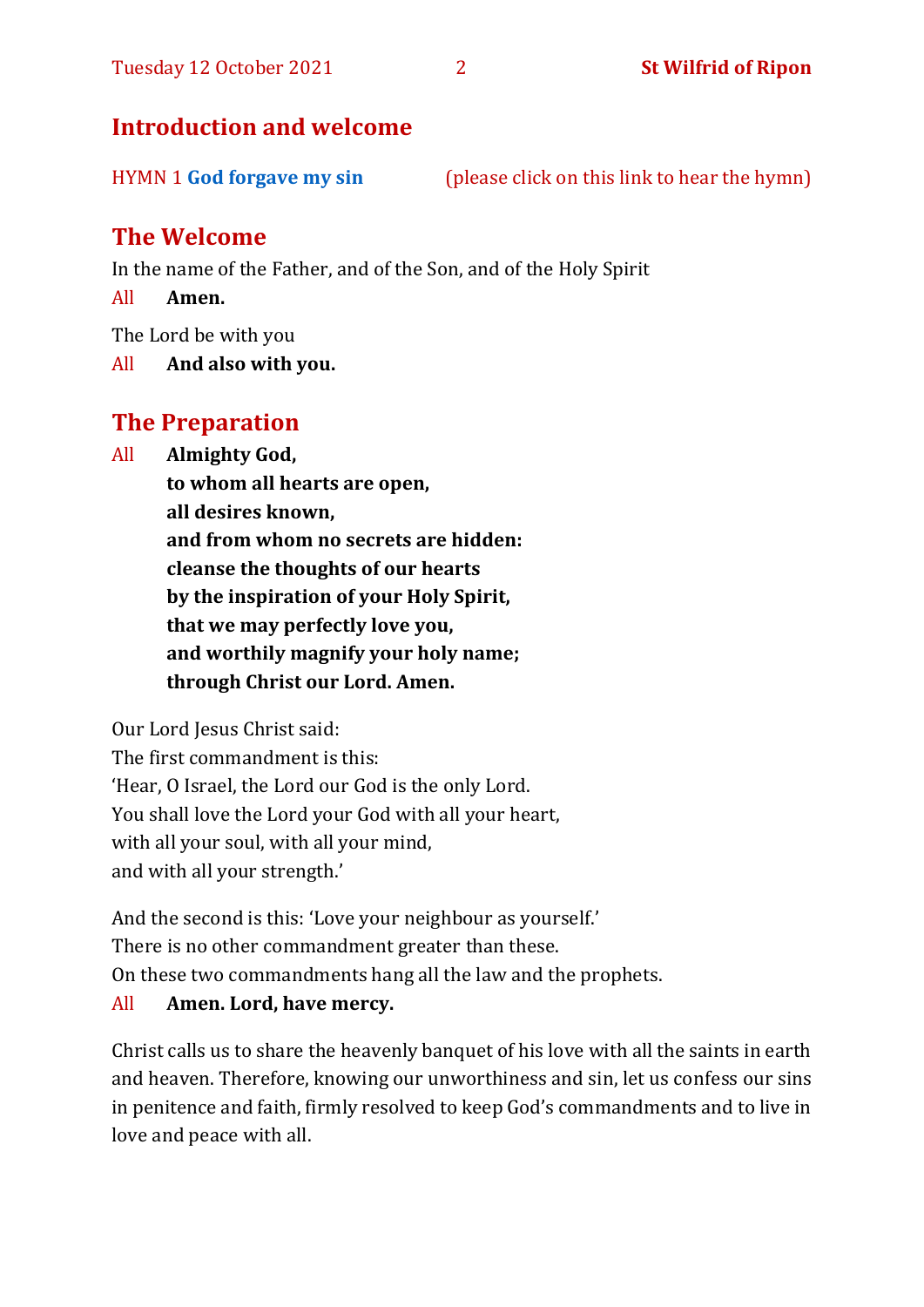All **Almighty God, our heavenly Father, we have sinned against you and against our neighbour in thought and word and deed, through negligence, through weakness, through our own deliberate fault. We are truly sorry and repent of all our sins. For the sake of your Son Jesus Christ, who died for us, forgive us all that is past and grant that we may serve you in newness of life to the glory of your name. Amen.**

Almighty God,

who forgives all who truly repent, have mercy upon you, pardon and deliver you from all your sins, confirm and strengthen you in all goodness, and keep you in life eternal; through Jesus Christ our Lord. All **Amen.**

# **The Gloria**

This Gloria is sung to the tune of 'Cwm Rhondda'. Click **[here](https://www.youtube.com/watch?v=l71MLQ22dIk)** for the tune.

All **Glory be to God in Heaven, Songs of joy and peace we bring, Thankful hearts and voices raising, To creation's Lord we sing. Lord we thank you, Lord we praise you, Glory be to God our King: Glory be to God our King. Lamb of God, who on our shoulders, Bore the load of this world's sin; Only Son of God the Father, You have brought us peace within. Lord, have mercy, Christ have mercy,**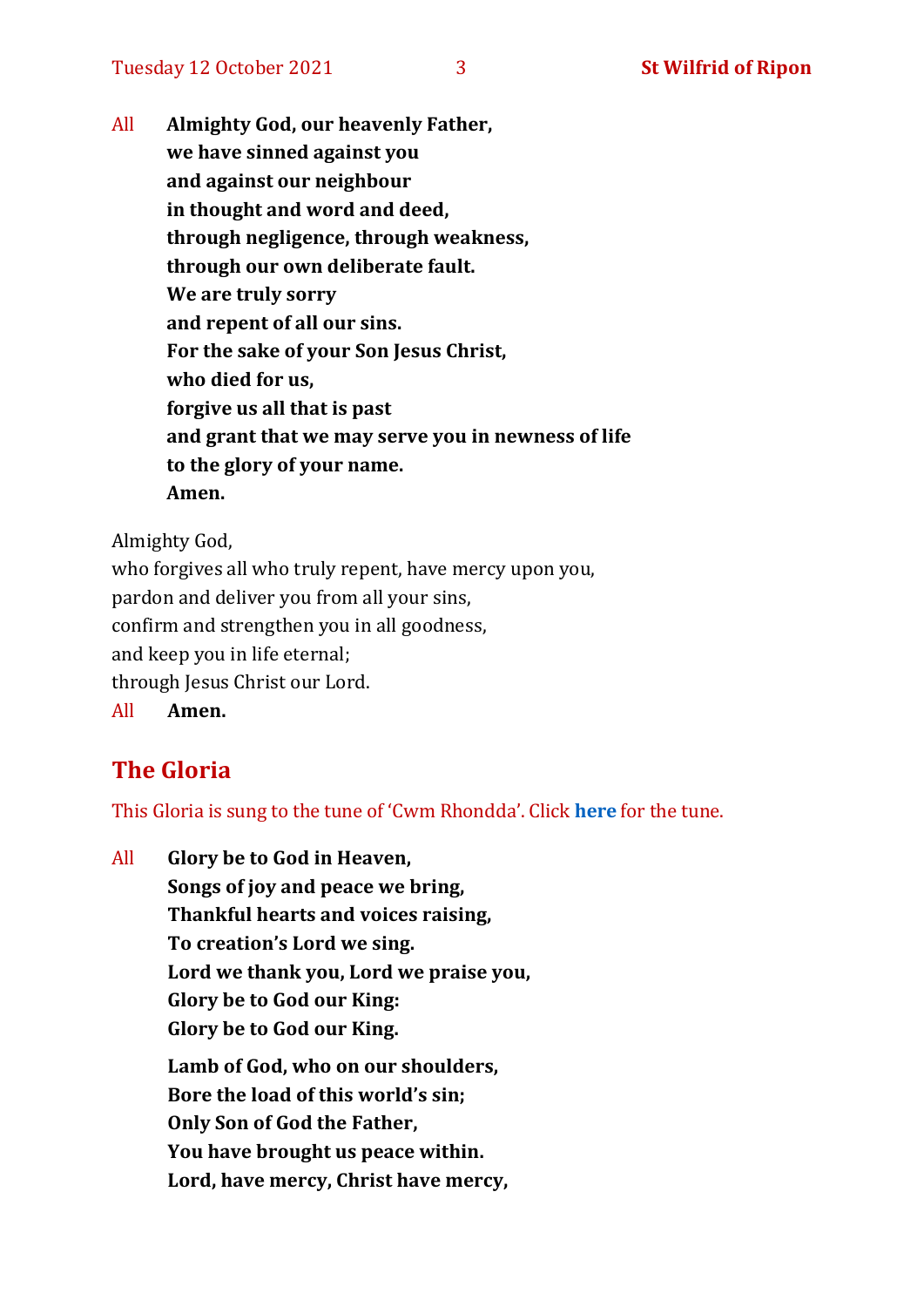**Now your glorious reign begin: Now your glorious reign begin.**

**You O Son of God are Holy, You we praise with one accord. None in heav'n or earth is like you, Only you are Christ the Lord. With the Father and the Spirit, Ever worshipped and adored: Ever worshipped and adored.**

# **The Collect for St Wilfrid**

Almighty God, who called our forebears to the light of the gospel by the preaching of your servant Wilfrid: help us, who keep his life and labour in remembrance, to glorify your name by following the example of his zeal and perseverance; through Jesus Christ your Son our Lord, who is alive and reigns with you, in the unity of the Holy Spirit, one God, now and for ever. All **Amen.**

# **First reading**

A reading from the book of the Prophet Isaiah

How beautiful upon the mountains are the feet of the messenger who announces peace, who brings good news, who announces salvation, who says to Zion, 'Your God reigns.' Listen! Your sentinels lift up their voices, together they sing for joy; for in plain sight they see the return of the Lord to Zion. Break forth together into singing, you ruins of Jerusalem; for the Lord has comforted his people, he has redeemed Jerusalem. The Lord has bared his holy arm before the eyes of all the nations; and all the ends of the earth shall see the salvation of our God. *Isaiah 52: 7–10*

This is the Word of the Lord

All **Thanks be to God.**

# **Second reading**

A reading from St Paul's First Letter to the Corinthians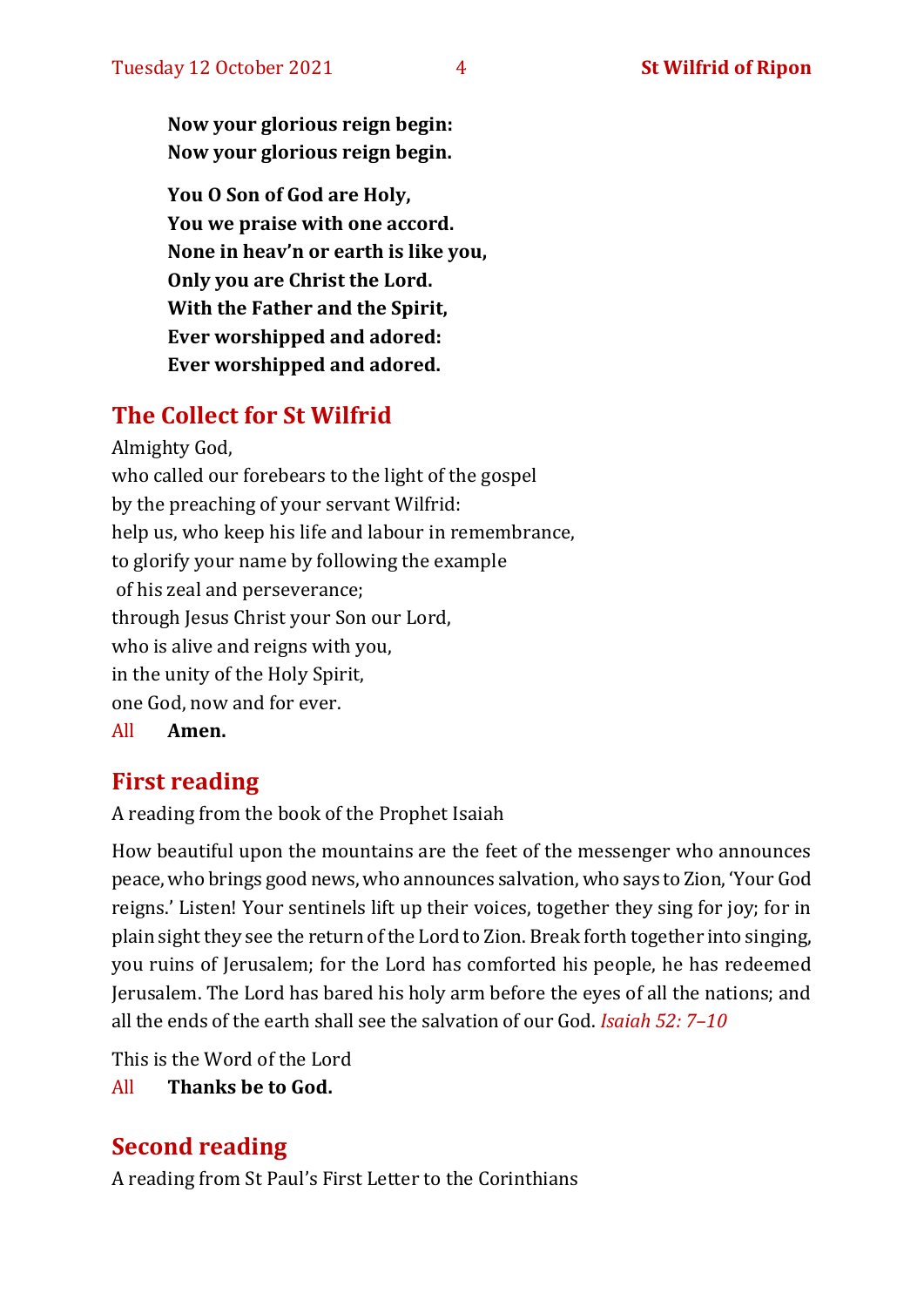The message about the cross is foolishness to those who are perishing, but to us who are being saved it is the power of God. For it is written, 'I will destroy the wisdom of the wise, and the discernment of the discerning I will thwart.' Where is the one who is wise? Where is the scribe? Where is the debater of this age? Has not God made foolish the wisdom of the world?

For since, in the wisdom of God, the world did not know God through wisdom, God decided, through the foolishness of our proclamation, to save those who believe. For Jews demand signs and Greeks desire wisdom, but we proclaim Christ crucified, a stumbling block to Jews and foolishness to Gentiles, but to those who are the called, both Jews and Greeks, Christ the power of God and the wisdom of God. For God's foolishness is wiser than human wisdom, and God's weakness is stronger than human strength. *1 Corinthians 1:18–25*

This is the Word of the Lord All **Thanks be to God.**

#### HYMN 2 **[The servant King](https://www.youtube.com/watch?v=lSeW6CSlUEE)** (click on this link to hear the hymn)

### **Gospel reading**

Hear the Gospel of our Lord Jesus Christ according to Luke

#### All **Glory to you O Lord.**

In the days of King Herod of Judea, there was a priest named Zechariah, who belonged to the priestly order of Abijah. His wife was a descendant of Aaron, and her name was Elizabeth. Both of them were righteous before God, living blamelessly according to all the commandments and regulations of the Lord. But they had no children, because Elizabeth was barren, and both were getting on in years. Once when he was serving as priest before God and his section was on duty, he was chosen by lot, according to the custom of the priesthood, to enter the sanctuary of the Lord and offer incense. Now at the time of the incense offering, the whole assembly of the people was praying outside. Then there appeared to him an angel of the Lord, standing at the right side of the altar of incense. *Luke 1:5–11*

This is the Gospel of the Lord

#### All **Praise to you O Christ.**

#### **Sermon**

Meditation on the reading from 1 Corinthians 1.

Love isn't logical. We don't love people because they deserve it or because they are objectively better, kinder, more beautiful or more intelligent that everyone else.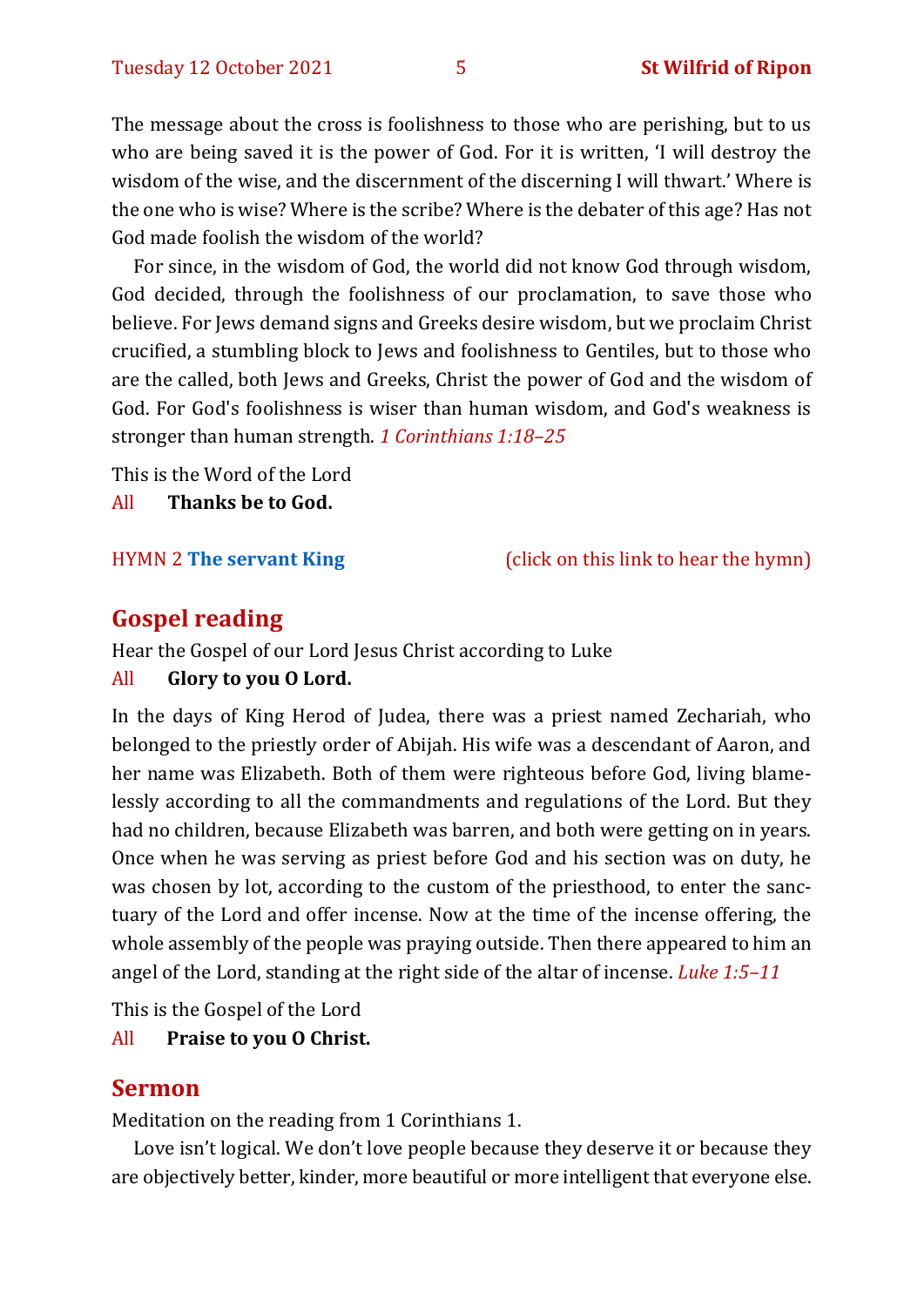We just love them. They may behave badly, annoy us or pester us to death, but if the love we feel for them is real, it persists in spite of that.

I think this is what St Paul means by 'the foolishness of the cross'. Let me explain. Jesus had great power. He was able to heal the sick, raise the dead, feed the five thousand and calm a storm at sea. But when he was offered earthly power by the devil in the wilderness, and when he was tempted to run away in the Garden of Gethsemane, he chose to suffer for the sake of love rather than use his power and save himself. When he was dying on the cross, those who didn't understand taunted him, 'He saved others, why doesn't he save himself?' His death on the cross seemed foolish, irrational. Why would a god let himself be tortured and killed like that? Especially for people who weren't particularly good or kind or holy or important in a worldly sense.

The message of the cross is a paradox. Real power is about renouncing earthly power for the sake of love. The cross shows us what that costs in this life; but the resurrection shows us its true value in the spiritual realm.

The Old Testament often portrays a God who has no empathy for the weakness of his creation. Think of the story of Uzzah, who was struck dead simply for touching the Ark of the Covenant (2 Samuel 6:1–17). Think of the ethnic cleansing in the book of Joshua, where the original inhabitants of Canaan are destroyed down to the last woman, child, and animal because they're not 'the chosen people' and have been brought up to worship different gods. It's horrible and I don't believe it was ever what God wanted.

Jesus came to earth as a human being to show that, on the contrary, God *can* empathise with us. As St Paul says in his letter to the Hebrews: 'we do not have a high priest who is unable to empathise with our weaknesses, but we have one who has been tempted in every way, just as we are—yet he did not sin'. (Hebrews 4:15 NIV). Jesus didn't come to show us how to live with great power and authority. He didn't come just to lord it over us like an earthly king. He came to show us how we, as ordinary people in ordinary walks of life, can live in harmony with the Holy Spirit and participate in the loving, healing nature of God.

Living like that isn't easy: like Jesus, we will take a lot of flak for acting with integrity, for standing up for those who are less fortunate, and for insisting on the ways of peace and love when the mob is calling for aggression and exclusion. We've seen how those who take the knee for Black Lives Matter have been trolled. We've seen how even the Lifeboat Service has been attacked for rescuing refugees at sea. We've seen how young people protesting about the policies causing climate change have been told to shut up and get back in their classrooms. I'm sure you can think of countless other examples.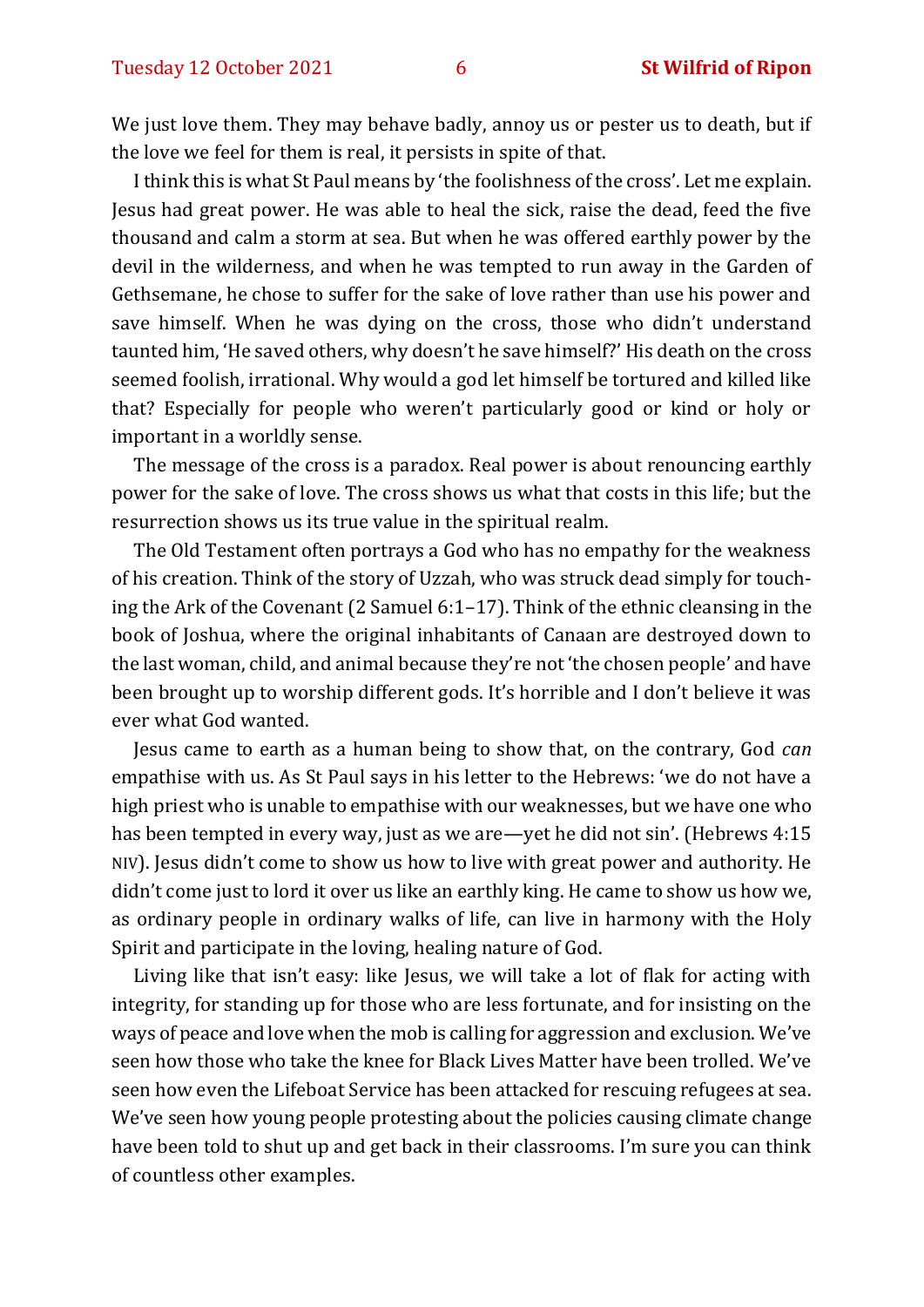The Way of the Cross is hard. Do you remember the hymn, 'I have decided to follow Jesus'? It includes the telling line, 'Though none go with me, still I will follow'. 'No turning back, no turning back'.

To many people this seems like foolishness. 'Why go to all that trouble? Why put yourself through it?' The answer: because 'love is as strong as death … It burns like a mighty flame ... If one were to give all the wealth of his house for love, it would be utterly scorned' (Song of Songs 8:6–7 NIV).

Do we live as if we believe that? Do we understand the real power that is 'the foolishness of the cross'? Will we choose to live in love even when it costs us dearly? I pray that we will. Amen.

## **The Creed**

Do you believe and trust in God the Father, the source of all being and life, the one for whom we exist?

#### All **We believe and trust in him.**

Do you believe and trust in God the Son,

who took our human nature,

died for us and rose again?

#### All **We believe and trust in him.**

Do you believe and trust in God the Holy Spirit, who gives life to the people of God and makes Christ known in the world?

#### All **We believe and trust in him.**

This is the faith of the Church.

All **This is our faith. We believe and trust in one God, Father, Son and Holy Spirit. Amen.**

# **Prayers of intercession**

O God, we trust in Your power, even as it is often found in weakness; in Your wisdom, even as it is expressed in seeming foolishness; in Your wholeness, even as it comes to us amid brokenness.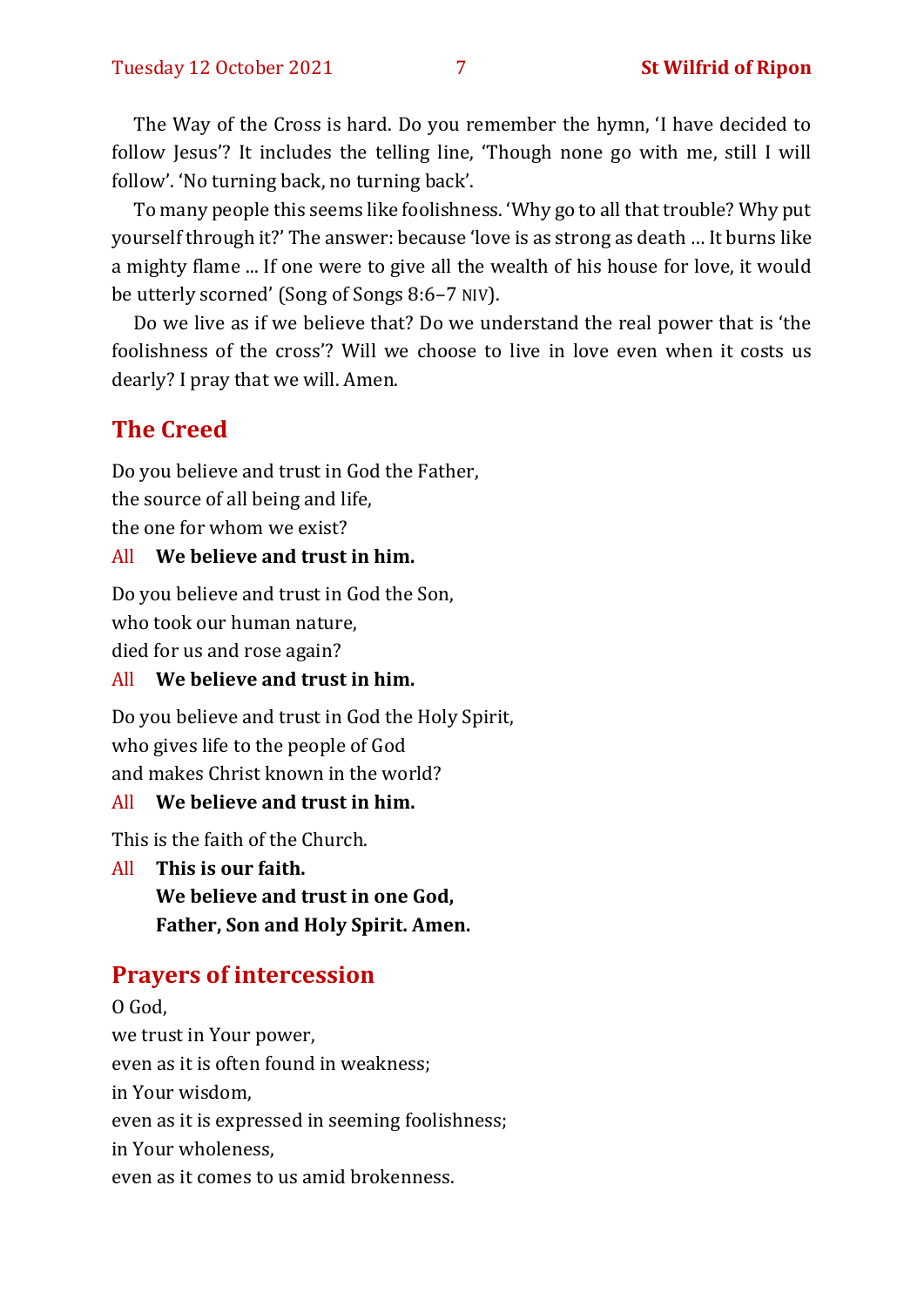We do not ask this day for dazzling displays of strength, electric exercises of intellectual prowess, or marvellous manifestations of miracles. our body, Your children, Your church. For this Temple of Your Spirit is built not upon our own abilities, knowledge, or restorative skill, but upon You, in Jesus Christ. Amen.

Merciful Father,

All **accept these prayers for the sake of your Son, our Saviour Jesus Christ. Amen.**

# **The peace**

Unto us a child is born, unto us a son is given, and his name shall be called the Prince of Peace.

The peace of the Lord be always with you,

All **And also with you.**

HYMN 3 **[I have decided to follow Jesus](https://www.youtube.com/watch?v=_L9h9UjIkMM)** (click on this link to hear the hymn)

The liturgy of the Communion Service appears below

# The Dismissal

May Christ who makes saints of sinners, who has transformed those we remember today, raise and strengthen you that you may transform the world; and the blessing of God the Almighty: Father, Son, and Holy Spirit, be with you now and remain with you always. All **Amen.**

#### HYMN 4 **[When I needed a neighbour](https://www.youtube.com/watch?v=aDAAvWbmmxw&feature=youtu.be)** (click on this link to hear the hymn)

Go in peace to love and serve the Lord. All **In the name of Christ. Amen.**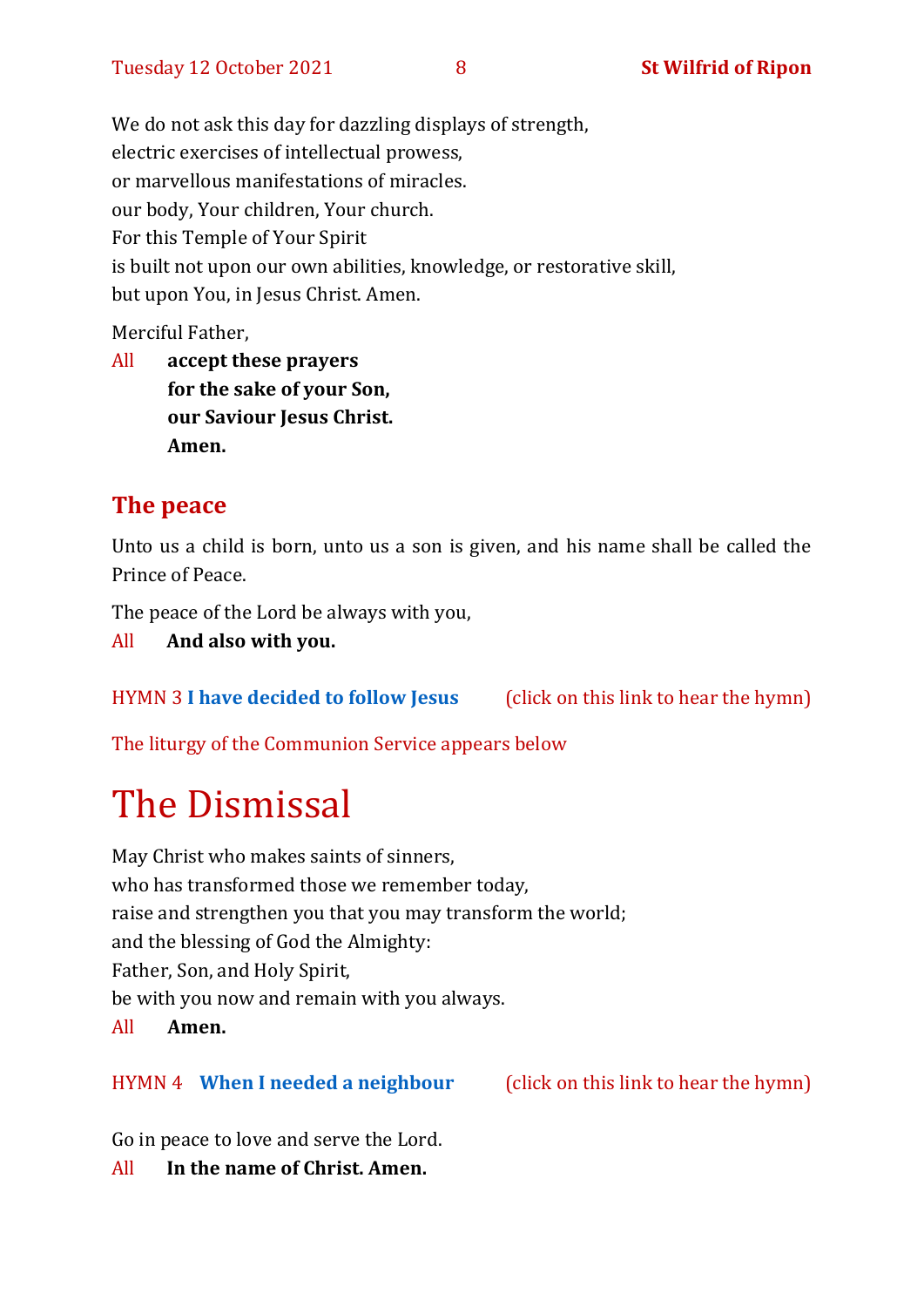# The Liturgy of the Sacrament

# Eucharistic Prayer (prayer E)

The Lord be with you

### All **and also with you.**

Lift up your hearts.

#### All **We lift them to the Lord.**

Let us give thanks to the Lord our God.

#### All **It is right to give thanks and praise.**

It is indeed right, our duty and our joy, always and everywhere to give you thanks, holy Father, almighty and eternal God, through Jesus Christ our Lord. And now we give thanks, most gracious God, surrounded by a great cloud of witnesses and glorified in the assembly of your saints. The glorious company of apostles praise you. The noble fellowship of prophets praise you. The white-robed army of martyrs praise you. We, your holy Church, acclaim you. In communion with angels and archangels, and with all who served you on earth and worship you now in heaven, we raise our voice to proclaim your glory, for ever praising you and saying:

All **Holy, holy, holy Lord, God of power and might, heaven and earth are full of your glory. Hosanna in the highest. Blessed is he who comes in the name of the Lord. Hosanna in the highest.**

We praise and bless you, loving Father, through Jesus Christ, our Lord; and as we obey his command, send your Holy Spirit, that broken bread and wine outpoured may be for us the body and blood of your dear Son.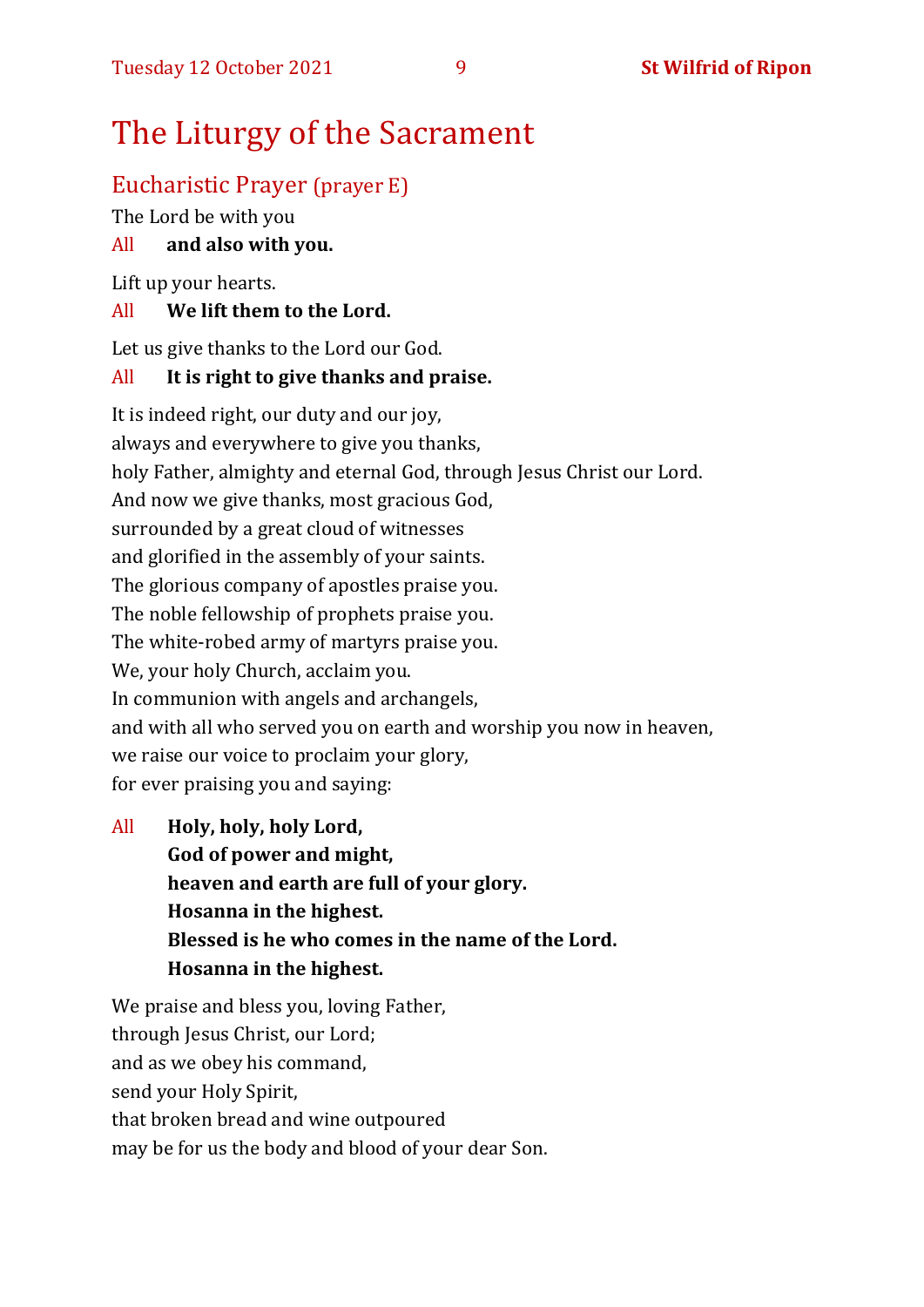On the night before he died he had supper with his friends and, taking bread, he praised you. He broke the bread, gave it to them and said: Take, eat; this is my body which is given for you; do this in remembrance of me.

When supper was ended he took the cup of wine. Again he praised you, gave it to them and said: Drink this, all of you; this is my blood of the new covenant, which is shed for you and for many for the forgiveness of sins. Do this, as often as you drink it, in remembrance of me.

So, Father, we remember all that Jesus did, in him we plead with confidence his sacrifice made once for all upon the cross.

Bringing before you the bread of life and cup of salvation, we proclaim his death and resurrection until he comes in glory.

Great is the mystery of faith:

All **Christ has died. Christ is risen. Christ will come again.**

Lord of all life, help us to work together for that day when your kingdom comes and justice and mercy will be seen in all the earth.

Look with favour on your people, gather us in your loving arms and bring us with Wilfrid and all the saints to feast at your table in heaven.

Through Christ, and with Christ, and in Christ, in the unity of the Holy Spirit, all honour and glory are yours, O loving Father, for ever and ever.

All **Amen.**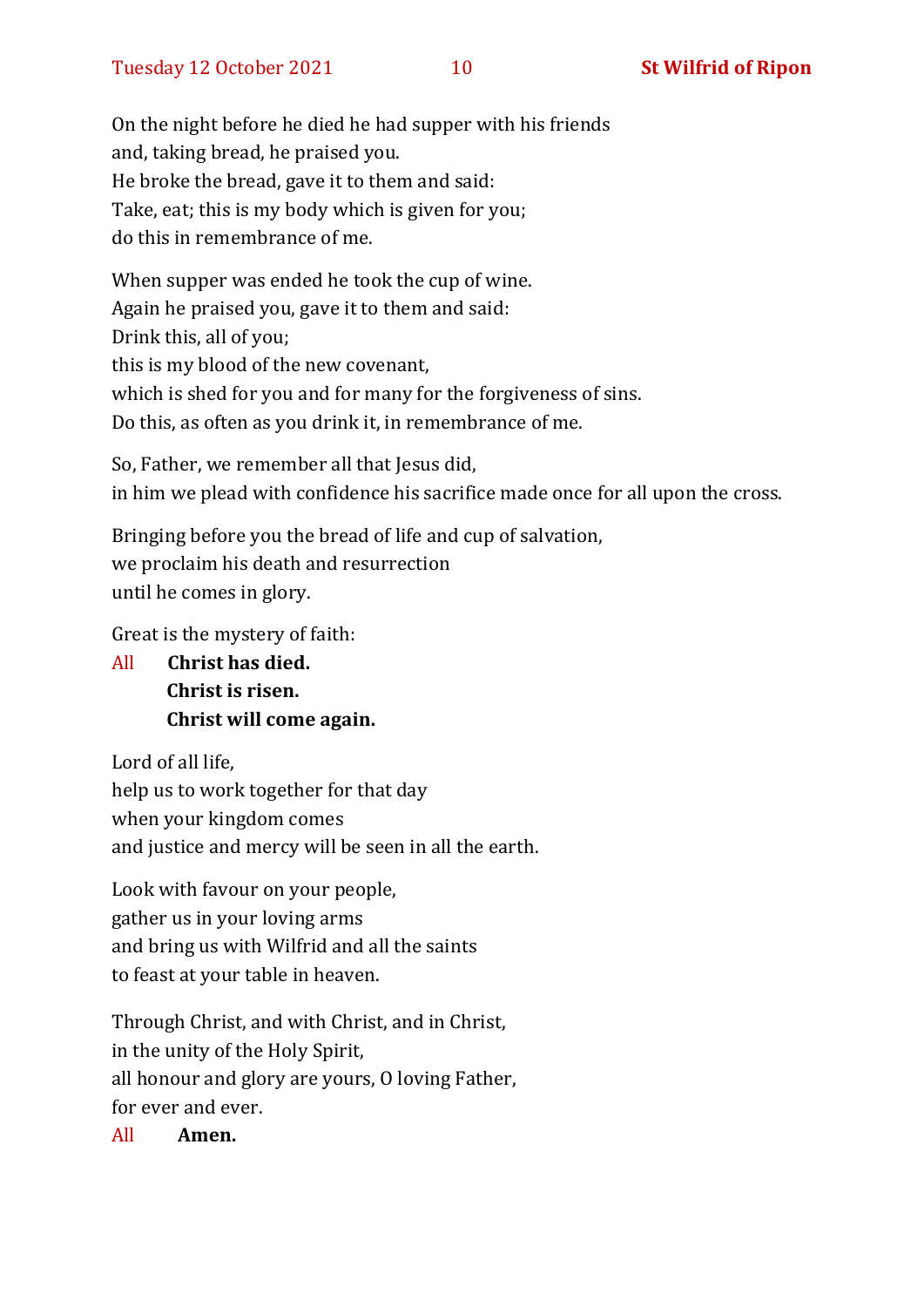### The Lord's Prayer

As our Saviour taught us, so we pray

All **Our Father in heaven, hallowed be your name, your kingdom come, your will be done, on earth as in heaven. Give us today our daily bread. Forgive us our sins as we forgive those who sin against us. Lead us not into temptation but deliver us from evil. For the kingdom, the power,** 

**and the glory are yours now and for ever. Amen.**

#### Breaking of the Bread

We break this bread to share in the body of Christ.

- All **Though we are many, we are one body, because we all share in one bread.**
- All **Lamb of God,**

**you take away the sin of the world, have mercy on us.**

**Lamb of God, you take away the sin of the world, have mercy on us.**

**Lamb of God, you take away the sin of the world, grant us peace.**

Draw near with faith. Receive the body of our Lord Jesus Christ which he gave for you, and his blood which he shed for you. Eat and drink in remembrance that he died for you, and feed on him in your hearts by faith with thanksgiving.